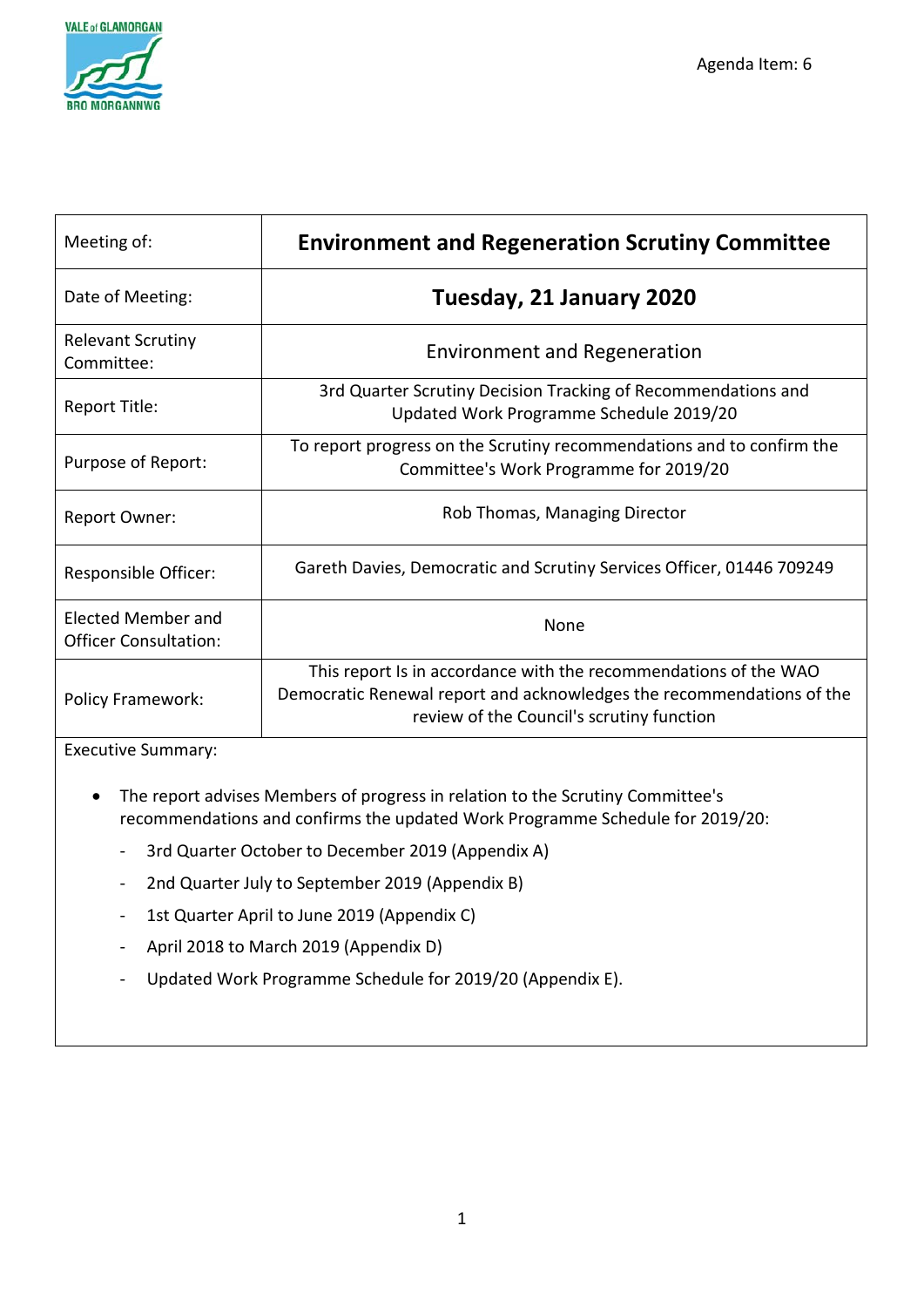### **Recommendations**

- **1.** That the views of the Committee on the status of the actions listed in Appendices A to D to the report be sought.
- **2.** That the updated Work Programme Schedule attached at Appendix E be approved and uploaded to the Council's website.

## **Reasons for Recommendations**

- **1.** To maintain effective tracking of the Committee's recommendations.
- **2.** For information.

### **1. Background**

- **1.1** An integral part of effective scrutiny is a mechanism for Scrutiny Committees to monitor their recommendations to ensure that desired actions are carried out and where necessary progress is reported back.
- **1.2** The Work Programme Schedule provides a breakdown of reports anticipated to be considered by the Scrutiny Committee over the forthcoming months.

### **2. Key Issues for Consideration**

- **2.1** Appendices A to D attached to this report set out the recommendations of the Scrutiny Committee and Members are requested to review progress against each recommendation, to assess whether further action may be required, ensure the required action is undertaken and to confirm which recommendations are to be agreed as completed.
- **2.2** It is important that decision of Scrutiny Committees are tracked and monitored as failure to do so could result in a risk that recommended courses of action will not be followed and consequently lost. This would undermine the credibility of the scrutiny process.
- **2.3** Members are also requested to confirm approval of the updated Scrutiny Committee Work Programme Schedule attached at Appendix E, it being noted that the schedule is a proposed list of items for consideration and may be subject to change depending on prevailing circumstances.
- **2.4** The Work Programme has been aligned to the Cabinet Forward Work Programme. The Scrutiny and Cabinet Roles and Responsibilities Protocol Point 7.6 states it is essential that the Cabinet Work Programme is taken into account when Scrutiny Committees are drawing up their own Work Programmes and also details reports that have been requested by the Scrutiny Committee together with items that require regular monitoring and scrutiny. Other reports will be added to the schedule as and when necessity arises. The schedule will also detail Requests for Consideration that have been received and the consideration given by officers of the likely date they can be reported to the relevant Committee.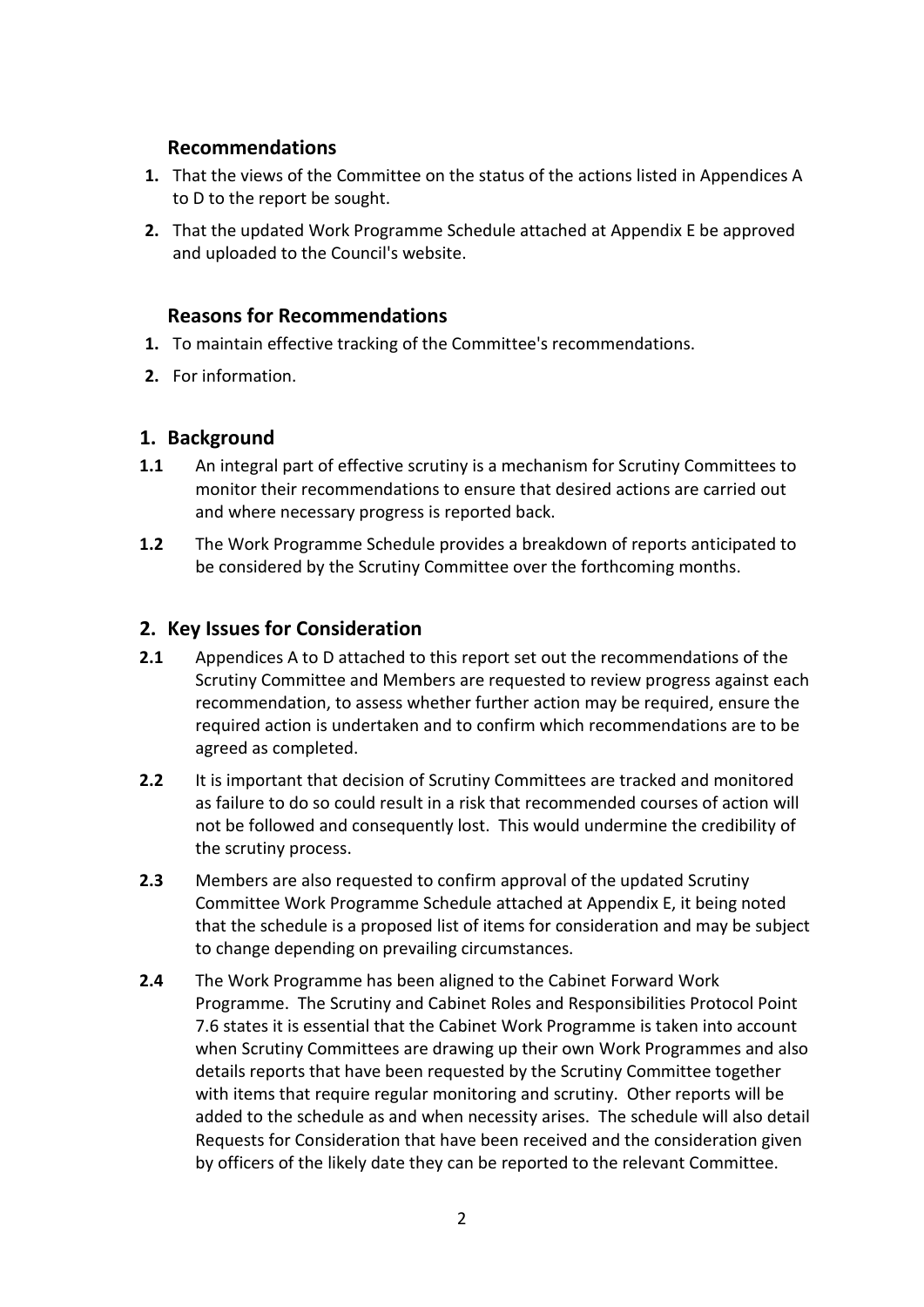With regard to Call-in Requests that are made following decisions of Cabinet, as these are required to be deal with within 20 working days of a Cabinet decision (as per the Council's Constitution), they will be included within the Programme as and when received.

- **2.5** In response to the recent Wales Audit Office review into Scrutiny, the Council has aimed to deliver an annual scrutiny-driven issues planning process for each Scrutiny Committee. The Committee is therefore asked to closely consider its Forward Work Programme (attached at Appendix E) by identifying:
- The specific areas of interest for the Committee;
- How to engage stakeholders (including Ward Members and the public);
- The most appropriate forms of scrutiny for each (e.g. 'task and finish', expert witnesses, site visits, joint approaches to scrutiny etc.);
- The issues where scrutiny can have the most impact and value to be gained from consideration.
- **2.6** Discussions in relation to broadening the Work Programmes of all Scrutiny Committees will be subject to further consideration by the Scrutiny Committee Chairmen and Vice-Chairmen Group having regard to resource implications and corporate priorities.
- **2.7** The Work Programme can also be found on the Council's website at the following link: [https://www.valeofglamorgan.gov.uk/en/our\\_council/Council-](https://www.valeofglamorgan.gov.uk/en/our_council/Council-Structure/scrutiny/scrutiny_committees.aspx)[Structure/scrutiny/scrutiny\\_committees.aspx](https://www.valeofglamorgan.gov.uk/en/our_council/Council-Structure/scrutiny/scrutiny_committees.aspx)

# **3. How do proposals evidence the Five Ways of Working and contribute to our Well-being Objectives?**

- **3.1** The Scrutiny Committees have a responsibility to report annually to the Council their future Work Programmes.
- **3.2** Scrutiny Committee Forward Work Programmes are published by the Council which encourages engagement / involvement by the public in the decision making process.
- **3.3** The Scrutiny Public Participation Guide can be found at [https://www.valeofglamorgan.gov.uk/Documents/Our%20Council/Scrutiny/Guid](https://www.valeofglamorgan.gov.uk/Documents/Our%20Council/Scrutiny/Guidance/Public-Scrutiny-Booklet.pdf) [ance/Public-Scrutiny-Booklet.pdf](https://www.valeofglamorgan.gov.uk/Documents/Our%20Council/Scrutiny/Guidance/Public-Scrutiny-Booklet.pdf)
- **3.4** The Scrutiny Work Programme provides details of the reports / items proposed to be considered by the Committee over the coming year.

# **4. Resources and Legal Considerations**

#### **Financial**

**4.1** None as a direct result of this report.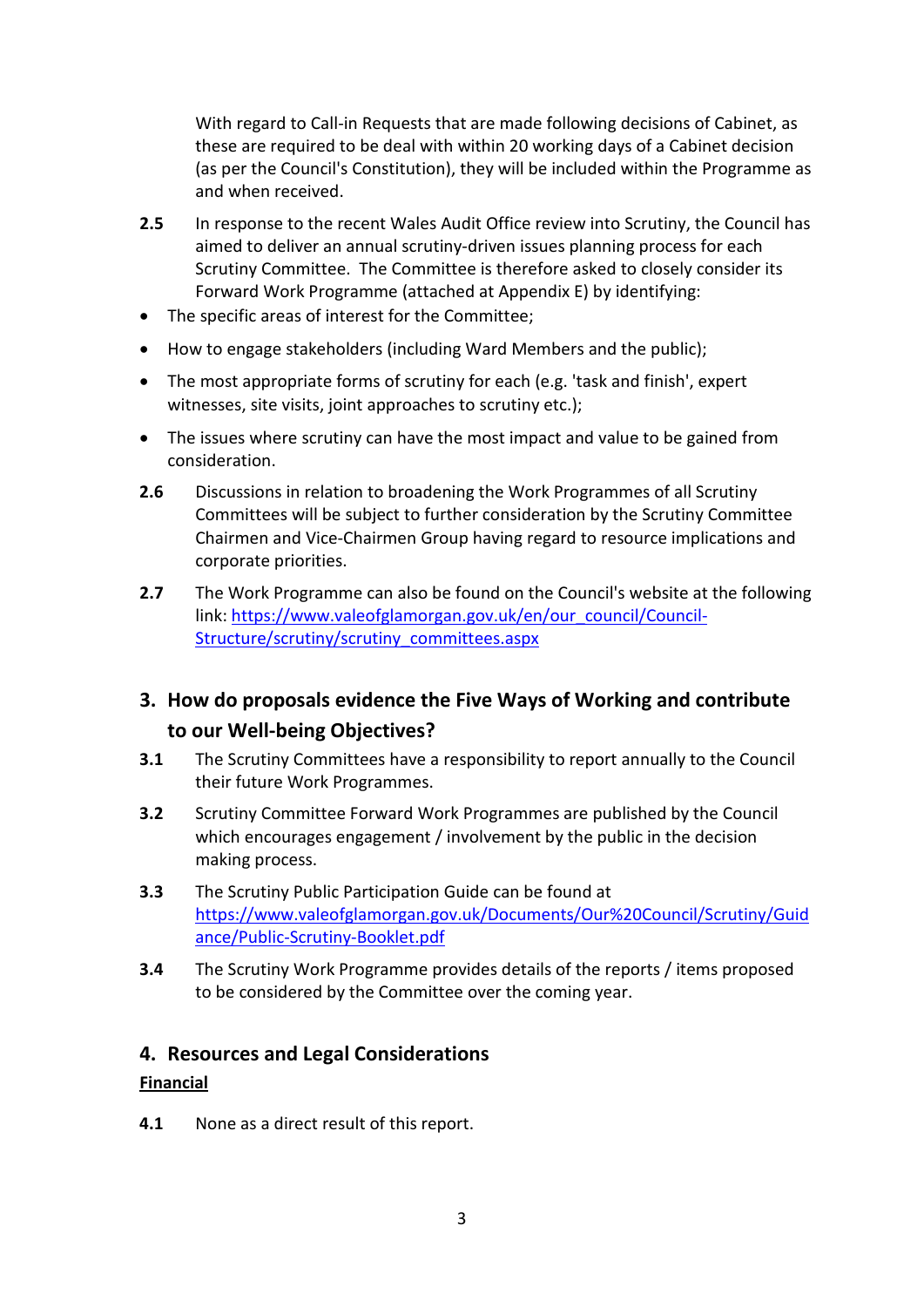# **Employment**

**4.2** None as a direct result of this report.

# **Legal (Including Equalities)**

**4.3** None as a direct result of this report.

# **5. Background Papers**

Relevant Scrutiny Committee and Cabinet minutes.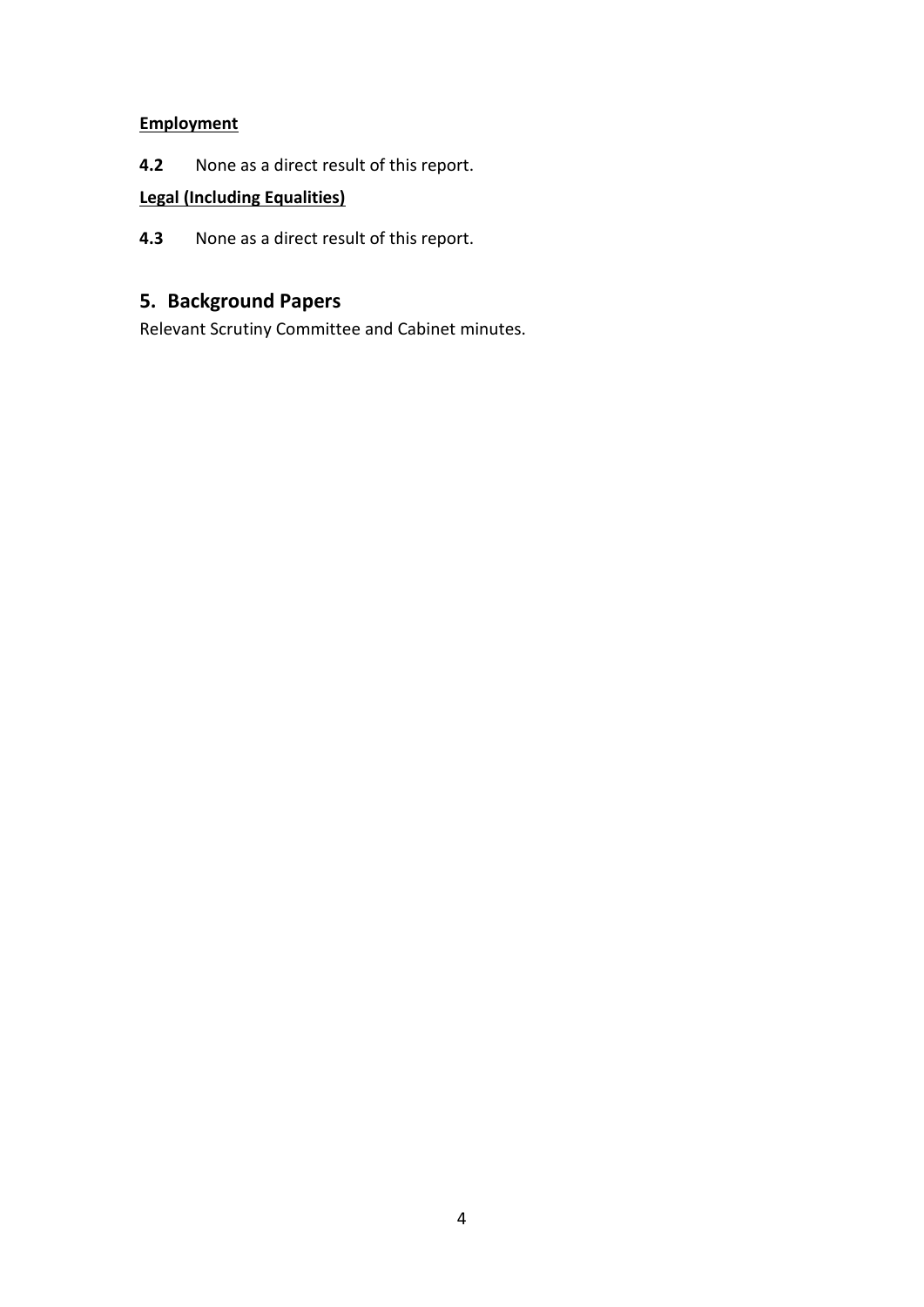Appendix A<br>Oct - Nov 2019

# Uncompleted Recommendations

# $3<sup>rd</sup>$  Quarter 2019-20

**SCRUTINY DECISION TRACKING FORM ENVIRONMENT AND REGENERATION SCRUTINY COMMITTEE**

| Scrutiny<br>Decision                                  | "om∙<br>l ask<br>imitted | $-0.00$<br>_eac<br>лс | Taken<br>$n$ rocc $\cdot$<br><b>Action</b><br>ייטע. | Status |
|-------------------------------------------------------|--------------------------|-----------------------|-----------------------------------------------------|--------|
| Minute<br>Number<br>Ret<br>, and anv<br>Jates<br>rado | .<br>and<br>∽ınısr       | Гаke<br><b>Action</b> |                                                     |        |

# **16 October 2019**

| Min. No. 375 - Penarth to Cardiff Barrage                  | Environment & |                                                                                                            |           |
|------------------------------------------------------------|---------------|------------------------------------------------------------------------------------------------------------|-----------|
| <b>Sustainable Transport Corridor WelTAG Stage 2</b>       | Regeneration  |                                                                                                            |           |
| Update (DEH) - Recommended                                 |               |                                                                                                            |           |
| (2) That Cabinet be advised that the Scrutiny              |               | Cabinet, on 21 <sup>st</sup> October 2019 resolved                                                         | Completed |
| Committee supports the progression of the                  |               | [1] That the progress made on the Penarth to                                                               |           |
| recommended options (Options 1A, 1B and 3) as              |               | Cardiff Barrage Sustainable Transport Corridor                                                             |           |
| outlined within the Penarth to Cardiff Barrage             |               | WelTAG Stage 2 Study relating to improving                                                                 |           |
| Sustainable Transport Corridor WelTAG Stage Two            |               | sustainable connectivity with a corridor between                                                           |           |
| study.                                                     |               | Penarth and Cardiff Barrage alongside the comments                                                         |           |
| (3) That Cabinet be advised of the Scrutiny                |               | received from the Environment and Regeneration                                                             |           |
| Committee's view in relation to Option 1 (1A and 1B) -     |               | Scrutiny Committee on 16 <sup>th</sup> October, 2019 be noted.                                             |           |
| active travel proposals for the Penarth to Cardiff Barrage |               | [2] That the content of the reference and relevant                                                         |           |
| Corridor, that emphasis to be placed on the active travel  |               | appendices be noted in collaboration with the same                                                         |           |
| schemes that will be progressed under Option 1A.           |               | matter at Agenda Item No. 13 of the agenda.                                                                |           |
| (4) That Cabinet be advised that in relation to Options    |               | C120 refers)                                                                                               |           |
| 1A and 1B, assessment should be undertaken of the          |               |                                                                                                            |           |
| accessibility for older people and people with a physical  |               | [1] That the comments of the Environment and                                                               |           |
| impairment.                                                |               | Regeneration Scrutiny Committee from its                                                                   |           |
| (5) That Cabinet be advised that in relation to Option 2   |               | 16th October 2019 meeting, as set out at agenda item                                                       |           |
| and a bus priority link across Cardiff Barrage, that an    |               | 8, be noted.                                                                                               |           |
| assessment of the full range of transport options be       |               | [2] That the progress made on the Penarth to                                                               |           |
| undertaken along with an assessment of the accessibility   |               | Cardiff Barrage Sustainable Transport Corridor                                                             |           |
| for older people and people with a physical impairment.    |               | WelTAG Stage Two Study relating to improving                                                               |           |
| (6) That Cabinet agree that a report of the further        |               | sustainable connectivity through the corridor between                                                      |           |
| assessment of Option 2 be provided to the Scrutiny         |               | Penarth and Cardiff Barrage be noted.                                                                      |           |
| Committee.                                                 |               | [3] That the progression of the recommended                                                                |           |
|                                                            |               | options (Options 1 and 3) outlined within the Penarth<br>to Cardiff Barrage Sustainable Transport Corridor |           |
|                                                            |               | WelTAG Stage Two study be approved taking into                                                             |           |
|                                                            |               | account the comments of the Environment and                                                                |           |
|                                                            |               | Regeneration Scrutiny Committee and the Officer's                                                          |           |
|                                                            |               | report with relevant appendices.                                                                           |           |
|                                                            |               | [4] That the in relation to Option 2 and a bus priority                                                    |           |
|                                                            |               | link across Cardiff Barrage, that an assessment of                                                         |           |
|                                                            |               |                                                                                                            |           |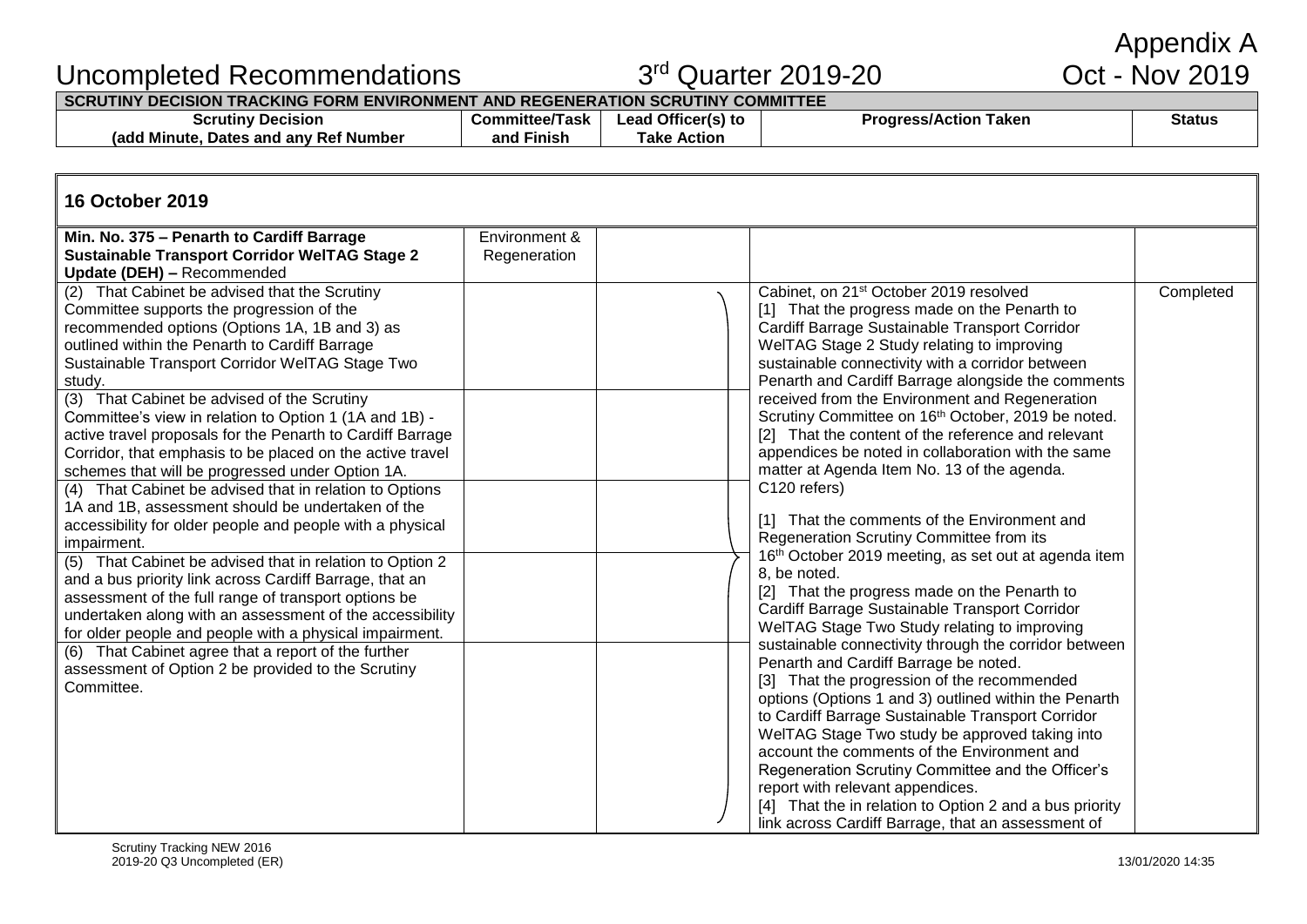$3<sup>rd</sup>$  Quarter 2019-20

# Appendix A<br>Oct - Nov 2019

| <b>Scrutiny Decision</b>                                | <b>Committee/Task</b> | Lead Officer(s) to | <b>Progress/Action Taken</b>                                  | <b>Status</b> |
|---------------------------------------------------------|-----------------------|--------------------|---------------------------------------------------------------|---------------|
| (add Minute, Dates and any Ref Number                   | and Finish            | <b>Take Action</b> |                                                               |               |
|                                                         |                       |                    |                                                               |               |
|                                                         |                       |                    | the full range of transport options be undertaken             |               |
|                                                         |                       |                    | along with a fast cross barrage peak hours service            |               |
|                                                         |                       |                    | pilot in collaboration with the Harbour Authority and         |               |
|                                                         |                       |                    | Cardiff Council.                                              |               |
|                                                         |                       |                    | (Min. No. C125 refers)                                        |               |
| 19 November 2019                                        |                       |                    |                                                               |               |
|                                                         |                       |                    |                                                               |               |
| Min. No. $461 - 2nd$ Quarter Scrutiny Decision          | Environment &         |                    |                                                               |               |
| <b>Tracking of Recommendations and Updated Work</b>     | Regeneration          |                    |                                                               |               |
| Programme Schedule 2019/20 (MD) - Recommended           |                       |                    |                                                               |               |
| (1) That the updated work programme schedule            |                       |                    | Uploaded to the Council's website.                            | Completed     |
| attached at Appendix D to the report be uploaded to the |                       |                    |                                                               |               |
| Council's website.                                      |                       |                    |                                                               |               |
| 17 December 2019                                        |                       |                    |                                                               |               |
|                                                         |                       |                    |                                                               |               |
| Min. No. - Initial Revenue Budget Proposals 2020/21     | Environment &         |                    |                                                               |               |
| and Revised Budget 2019/20 (DEH) - Recommended          | Regeneration          |                    |                                                               |               |
| That the Corporate Performance and Resources            |                       |                    | Referred to Corporate Performance and Resources               | Ongoing       |
| Scrutiny Committee recommend to Cabinet, that despite   |                       |                    | Scrutiny Committee meeting on 19th December,                  |               |
| the indicative budget increase of 4.9% for 2020/21 from |                       |                    | 2019, which recommended that the Scrutiny                     |               |
| Welsh Government, that it be noted that the cost        |                       |                    | Committee's recommendations be forwarded to the               |               |
| pressures for Environment and Housing will still remain |                       |                    | Cabinet meeting to be held on 20 <sup>th</sup> January, 2020. |               |
| and need to be fully considered.                        |                       |                    | (Min No refers)                                               |               |
| Min. No. - Initial Capital Programme Proposals          | Environment &         |                    |                                                               |               |
| 2020/21 to 2024/25 and Capital Monitoring 2019/20       | Regeneration          |                    |                                                               |               |
| (DEH) - Recommended                                     |                       |                    |                                                               |               |
| That the Corporate Performance and Resources            |                       |                    | Referred to Corporate Performance and Resources               | Ongoing       |
| Scrutiny Committee recommend to Cabinet, for            |                       |                    | Scrutiny Committee meeting on 19th December,                  |               |
| emphasis to be given to bid NST1 - Carriageway          |                       |                    | 2019, which recommended that the Scrutiny                     |               |
| resurfacing/Surface treatments, which should be         |                       |                    | Committee's recommendations be forwarded to the               |               |
| successful in order to maintain roads to an acceptable  |                       |                    | Cabinet meeting to be held on 20th January, 2020              |               |
| standard and because resurfacing is recognised as a     |                       |                    | and that emphasis should be given to bid NST1 -               |               |
| major challenge as standards could deteriorate very     |                       |                    | Carriageway resurfacing/Surface treatments, which             |               |
| quickly.                                                |                       |                    | should be successful in order to maintain roads to an         |               |

Uncompleted Recommendations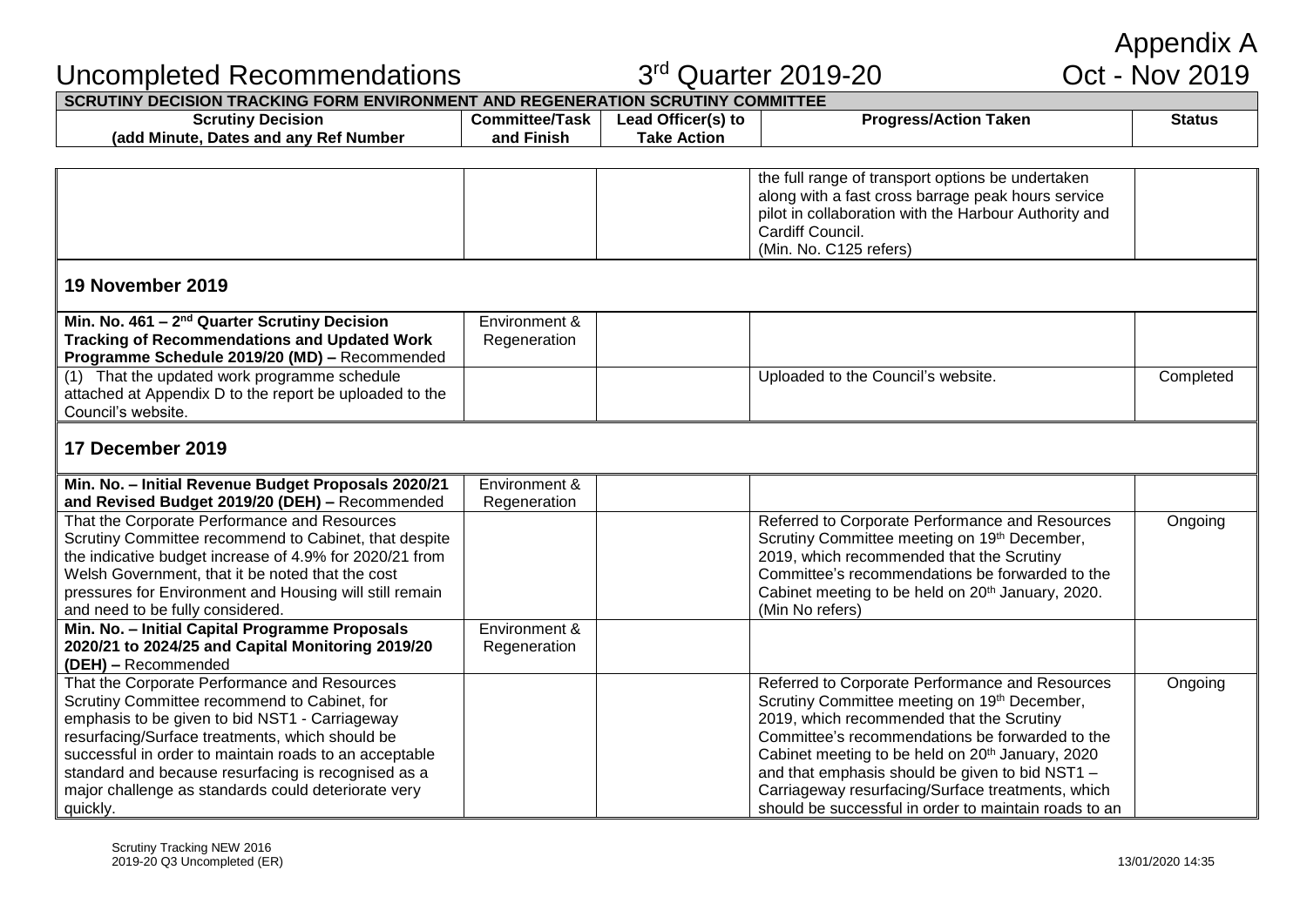Appendix A<br>Oct - Nov 2019

# Uncompleted Recommendations 33

# $3<sup>rd</sup>$  Quarter 2019-20

**SCRUTINY DECISION TRACKING FORM ENVIRONMENT AND REGENERATION SCRUTINY COMMITTEE**

| <b>Scrutiny Decision</b>               | <b>Committee/Task</b> | Lead Officer(s) to | <b>Progress/Action</b><br>Taken | <b>Status</b> |
|----------------------------------------|-----------------------|--------------------|---------------------------------|---------------|
| (add Minute, Dates and any Ref Number) | <b>Finish</b><br>and  | Action<br>™ake     |                                 |               |
|                                        |                       |                    |                                 |               |

| acceptable standard and because resurfacing is<br>  recognised as a major challenge as standards could<br>deteriorate very quickly.<br>(Min No refers) |  |
|--------------------------------------------------------------------------------------------------------------------------------------------------------|--|
|--------------------------------------------------------------------------------------------------------------------------------------------------------|--|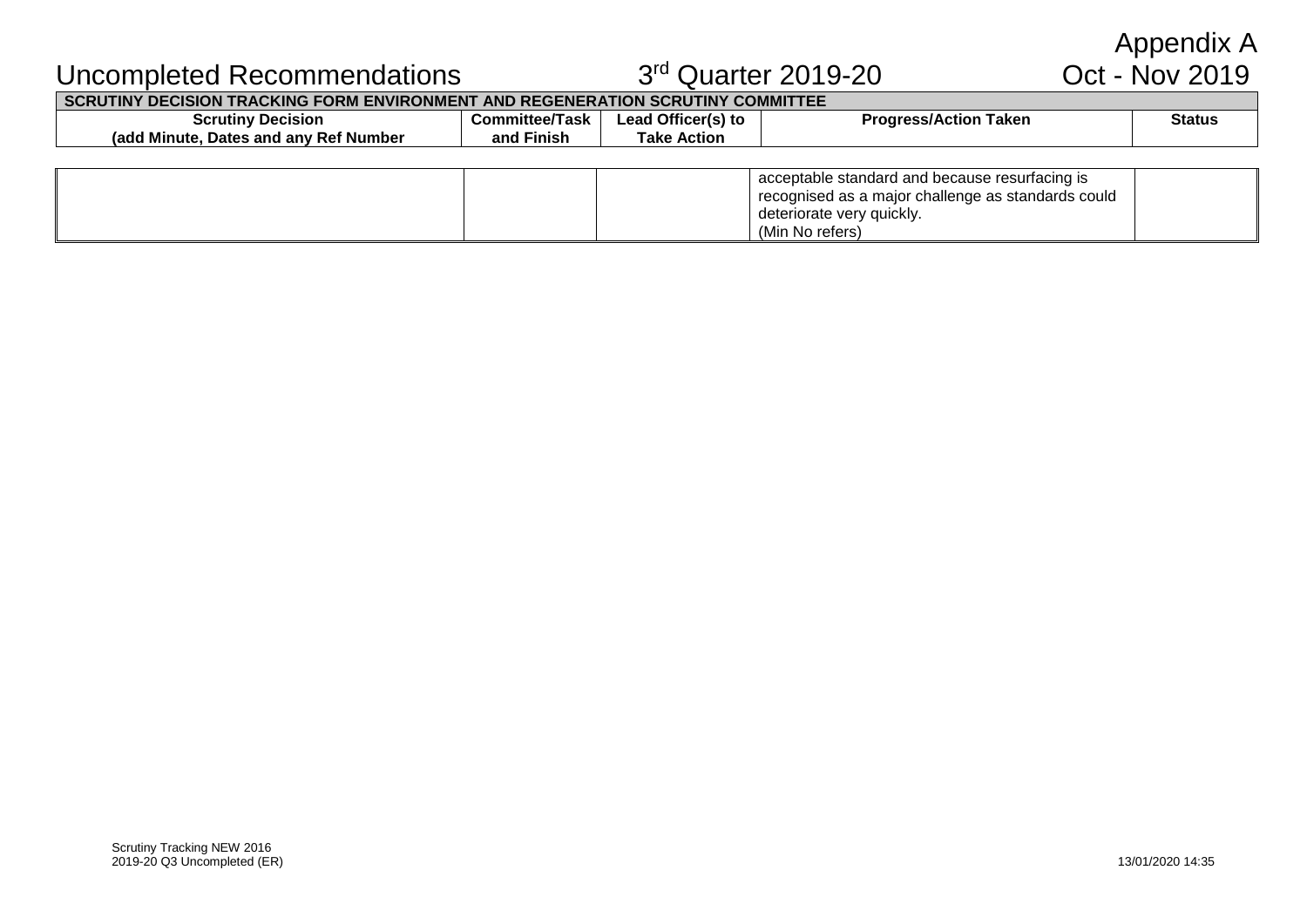Appendix B<br>Jul - Sep 2019

# Uncompleted Recommendations 22

# $2<sup>nd</sup>$  Quarter 2019-20

#### **SCRUTINY DECISION TRACKING FORM ENVIRONMENT AND REGENERATION SCRUTINY COMMITTEE**

| <b>Decision</b>                                    | /Task                | Officer(s) to  | Taken           | Status |
|----------------------------------------------------|----------------------|----------------|-----------------|--------|
| Scrutiny                                           | :ommittee/           | _ead           | 'roaress/Action |        |
| l anv Ref Number<br>radd<br>Minute.<br>Dates and 1 | - -<br>Finish<br>and | Action<br>Гаke |                 |        |

# **23 July 2019**

| Min. No. 188 – Revenue and Capital Monitoring for                                         | Environment & |                                                                                   |         |
|-------------------------------------------------------------------------------------------|---------------|-----------------------------------------------------------------------------------|---------|
| the Period 1 <sup>st</sup> April to 31 <sup>st</sup> May 2019 (DEH) –                     | Regeneration  |                                                                                   |         |
| Recommended                                                                               |               |                                                                                   |         |
| (2) That a site visit be undertaken to Waste Recycling<br>Transfer facility in Cowbridge. |               | Site visit arranged for Thursday, 14 <sup>th</sup> November,<br>2019 at 3.00 p.m. | Ongoing |
|                                                                                           |               | Visit cancelled due to adverse weather. Will be<br>rescheduled for February.      |         |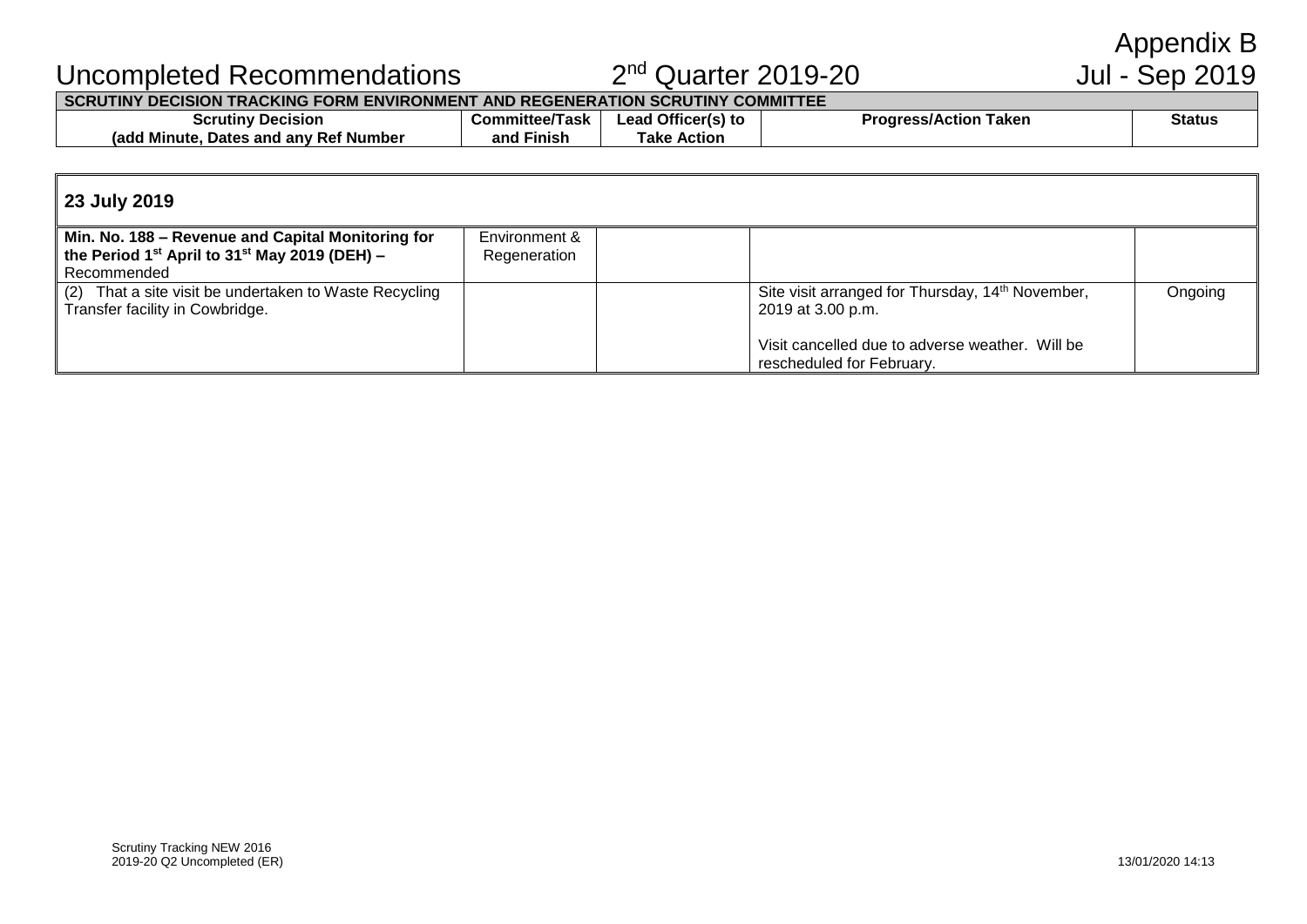Appendix C<br>Apr - Jun 2019

# Uncompleted Recommendations 1

# $1<sup>st</sup>$  Quarter 2019/20

# **SCRUTINY DECISION TRACKING FORM ENVIRONMENT AND REGENERATION SCRUTINY COMMITTEE**

| <sup>,</sup> Decision                          | iittee/Task       | Officer(s) to  | Taken                  | Status |
|------------------------------------------------|-------------------|----------------|------------------------|--------|
| Scrutiny                                       | Committee/        | ead            | <b>Progress/Action</b> |        |
| s and anv Ref Number.<br>(add Minute,<br>Dates | . .<br>and Finish | ™ake<br>Action |                        |        |

#### **25 June 2019**

| Min. No. 84 – Weltag Stage Two M4 To A48 Update          | Environment & |                                                 |           |
|----------------------------------------------------------|---------------|-------------------------------------------------|-----------|
| $(REF)$ – Recommended                                    | Regeneration  |                                                 |           |
| That a letter be sent to the Welsh Government<br>(3)     |               | Response from Welsh Government Minister emailed | Completed |
| Minister in light of the Welsh Government declaration of |               | to Members on 2 <sup>nd</sup> January, 2020.    |           |
| a climate emergency, requesting the Welsh Government     |               |                                                 |           |
| to outline its vision and how the impact on the          |               |                                                 |           |
| environment would be minimised.                          |               |                                                 |           |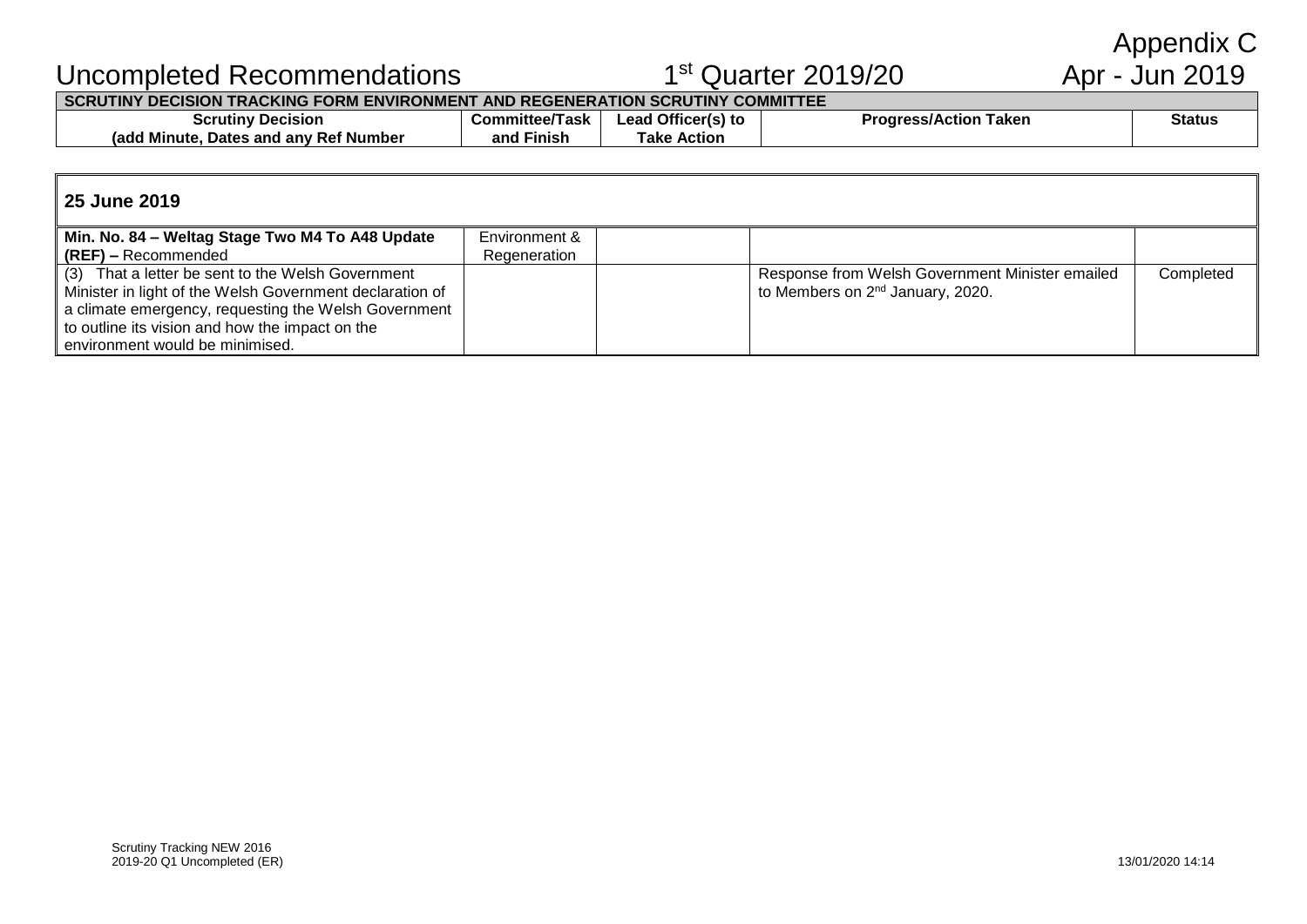| Min. No. 571 - Quarter 2 (2018/19) Performance               | Environment & |  |
|--------------------------------------------------------------|---------------|--|
| Report: An Environmentally Responsible and                   | Regeneration  |  |
| Prosperous Vale (MD) - Recommended                           |               |  |
| That a site visit to a waste recycling re-use shop be<br>(4) |               |  |
| arranged for Members of the Committee.                       |               |  |
|                                                              |               |  |
|                                                              |               |  |
|                                                              |               |  |
|                                                              |               |  |

# **06 December 2018**

| 13 September 2018                                        |               |                                                        |         |
|----------------------------------------------------------|---------------|--------------------------------------------------------|---------|
| Min. No. 289 - Scrutiny Committees' Draft Annual         | Environment & |                                                        |         |
| Report May 2017 - April 2018 (MD) - Recommended          | Regeneration  |                                                        |         |
| (2) That in relation to the Biomass development in       |               | Letter sent to the Welsh Government Minister for the   | Ongoing |
| Barry, the Chairman, on behalf of the Committee, write a |               | Environment. Waiting for a response.                   |         |
| follow up letter to the Welsh Government Minister in     |               |                                                        |         |
| relation seeking a response to whether an                |               | Committee notified that Welsh Government were still    |         |
| Environmental Impact Assessment would be carried out.    |               | considering certain legal aspects, and a decision will |         |
|                                                          |               | be issued as soon as possible.                         |         |
| 00 Baasmhar 0040                                         |               |                                                        |         |

| 14 June 2018                                                                                                                                                                                                                                                               |                               |                                                                                                                                                                                                                                                                                                                                                                            |         |  |
|----------------------------------------------------------------------------------------------------------------------------------------------------------------------------------------------------------------------------------------------------------------------------|-------------------------------|----------------------------------------------------------------------------------------------------------------------------------------------------------------------------------------------------------------------------------------------------------------------------------------------------------------------------------------------------------------------------|---------|--|
| Min. No. 94 - Whitmore Bay: Resort Cleaning Update<br>(DEH) - Recommended                                                                                                                                                                                                  | Environment &<br>Regeneration |                                                                                                                                                                                                                                                                                                                                                                            |         |  |
| (1) That the Chairman write to the new franchise holder<br>of the railway lines regarding the extent of litter in and<br>around train stations, with a copy of the letter also being<br>sent to the Environment Minister stressing the<br>importance of litter collection. |                               | At its meeting on 8 <sup>th</sup> November, Committee was<br>advised that a letter had been sent to the new rail<br>franchise operator and a copy sent to the Welsh<br>Government Minister for the Environment. A<br>response to this letter was still pending so the<br>Committee agreed that this action status could be<br>amended to "Ongoing".<br>(Min No 477 refers) | Ongoing |  |
|                                                                                                                                                                                                                                                                            |                               | Query passed to Transport for Wales.                                                                                                                                                                                                                                                                                                                                       |         |  |

**Lead Officer(s) to Take Action**

**Committee/Task and Finish**

# Uncompleted Recommendations 2018-19 **SCRUTINY DECISION TRACKING FORM ENVIRONMENT AND REGENERATION SCRUTINY COMMITTEE**

**Scrutiny Decision (add Minute, Dates and any Ref Number**

# Appendix D<br>Apr 2018 – Mar 2019

**Progress/Action Taken Status** 

Arrangements being made to visit "Tip Treasures" in

Swansea. Scheduled for January 2020.

**Ongoing**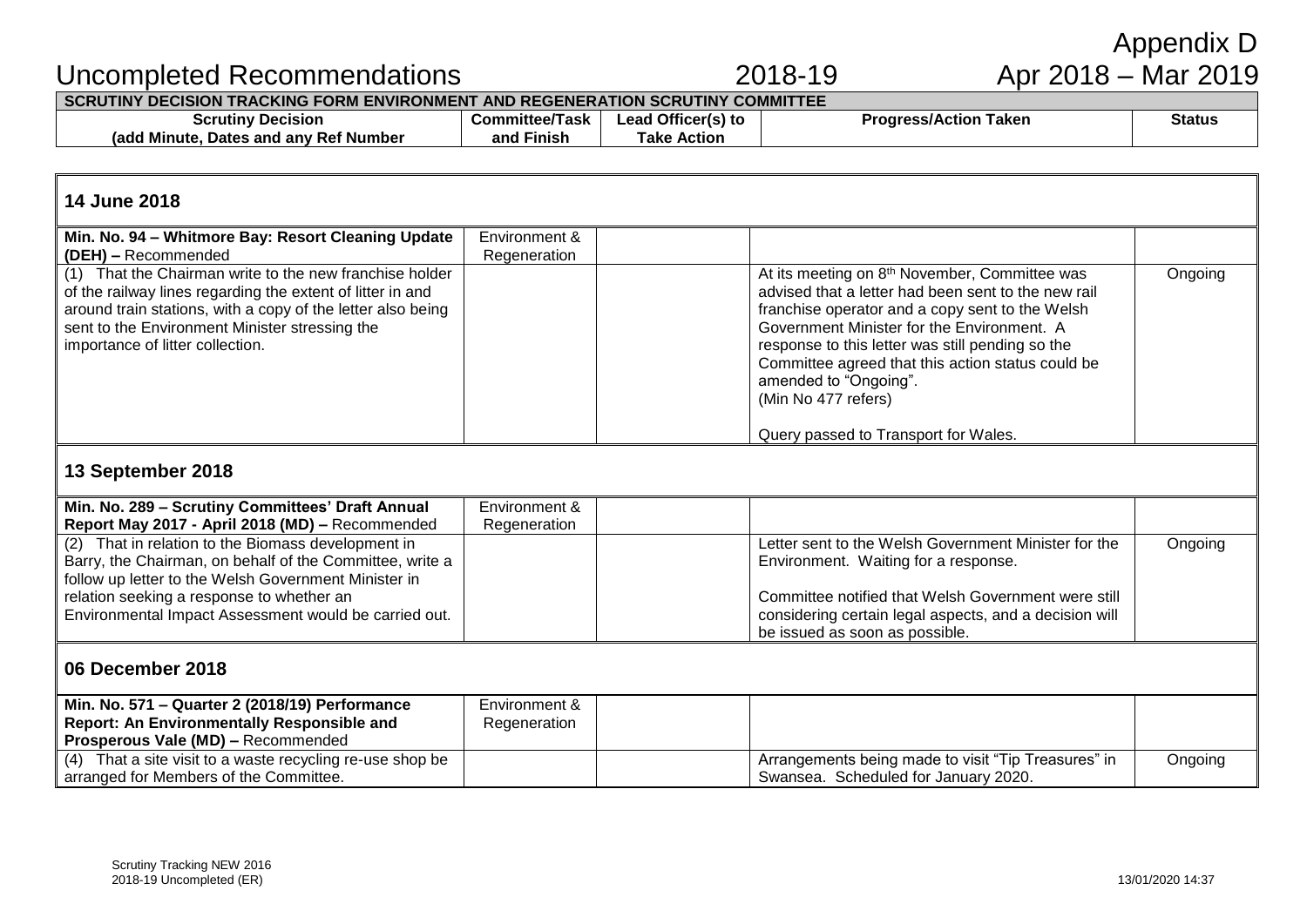# **ENVIRONMENT AND REGENERATION SCRUTINY COMMITTEE FORWARD WORK PROGRAMME 2019/20**

| <b>MONTH</b>                    | <b>REPORT TITLE</b>                                                                                                                                                                                                                                                                                                    |
|---------------------------------|------------------------------------------------------------------------------------------------------------------------------------------------------------------------------------------------------------------------------------------------------------------------------------------------------------------------|
| 21 <sup>st</sup> January, 2020  | • *CFWP – Revenue and Capital Monitoring<br>Withdrawal of Discretionary Funding for Fare Paying School<br>Transport Services (which do not cater for pupils who<br>qualify for free school transport) – Reference from Cabinet<br>3rd Quarter Decision Tracking and Forward Work<br>Programme                          |
| 25 <sup>th</sup> February, 2020 | • *CFWP – Review of Regional Transport Arrangements                                                                                                                                                                                                                                                                    |
| 24th March, 2020                | • * CFWP - Revenue and Capital Monitoring<br>• *CFWP – Neighbourhood Services Fees and Charges<br>*CFWP - Council Annual Self-Assessment<br>• *CFWP – Vale of Glamorgan Wellbeing Objectives /<br>Improvement Plan Part 1 (including target setting and<br>service plans)<br>• Quarter 3 2019/20 Performance Reporting |
| 28 <sup>th</sup> April, 2020    | Effectiveness of Dog Control Orders 12 month update report                                                                                                                                                                                                                                                             |
| May, 2020                       |                                                                                                                                                                                                                                                                                                                        |

### **Other reports requested by Committee to be added into schedule as and when available**

#### **To be reported as and when available**

• Waste recycling initiatives

.

- Overall report on regeneration across the Vale to consider the impact of regeneration on other areas in the Vale
- Report on the Environment Bill and its impact
- Q3 Visible Services Performance reports to be presented in due course (12 Apr 16: Min. No 982)
	- Update report on monitoring of vehicle usage and operational requirements in order to implement changes that had been outlined in the EDGE review
	- Review of the Implementation of a Tree Management Strategy
	- Street Parking Update report
- LED Lighting Strategy including a cost benefit analysis to be undertaken on the conversion of standard lantern units to the installation of new LED lanterns or ornamental and bespoke street lighting units in residential areas (07 Mar 19: Min No 830)

# \*\* CFWP – Cabinet Forward Work Programme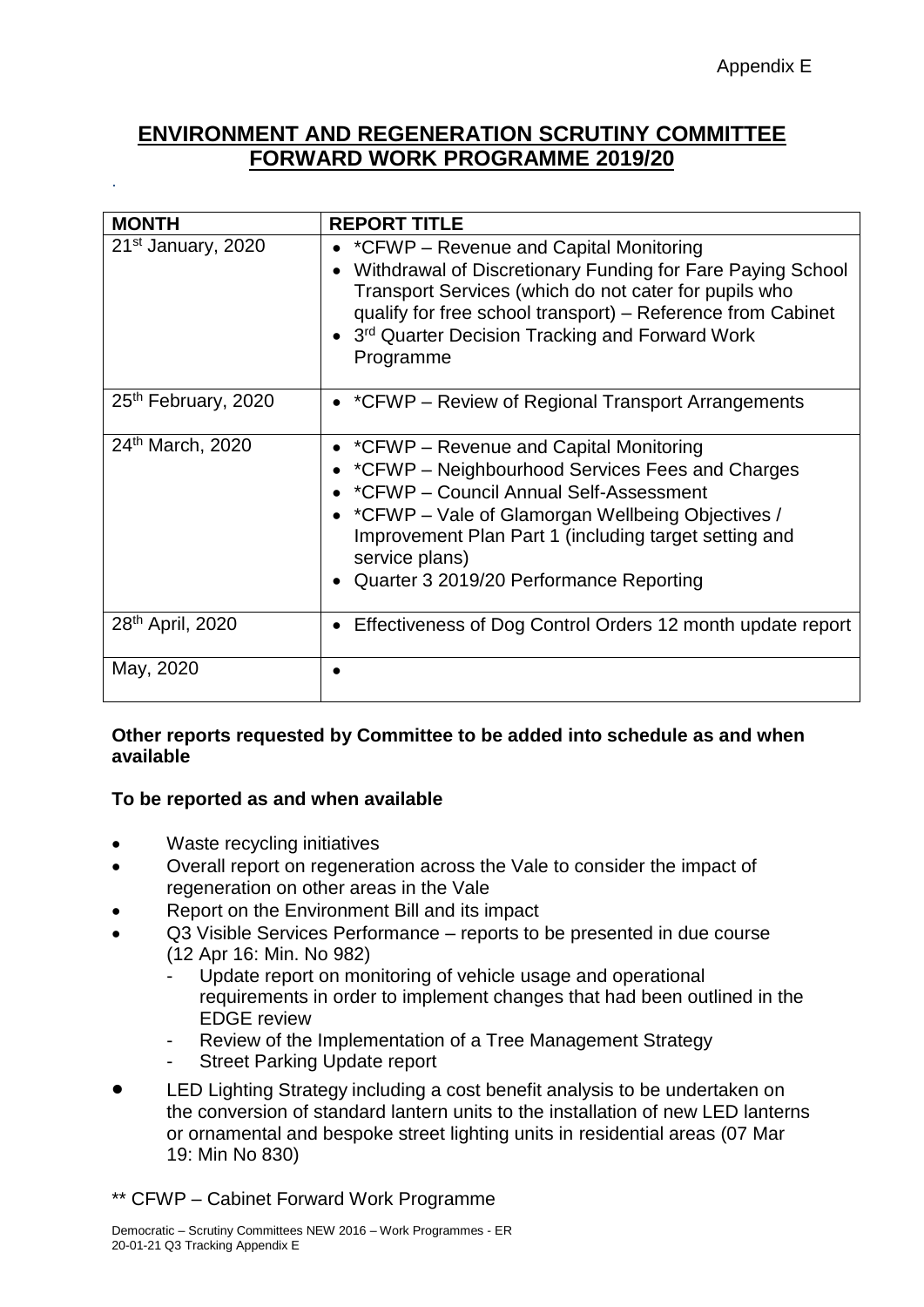- Town Centre Framework further Implementation Updates to be presented to the Committee as appropriate (08 Nov 16: Min No 508)
- Disposal of Dredged Material / Hinkley Point Power Station Public Health Wales to be invited to attend a future meeting to address the issues raised at the meeting in the public interest (09 Nov 17: Min No 457)
- Street Cleansing Report (09 Nov 17: Min No 459)
- Stage 2 Welsh Transport Appraisal Guidance (WelTAG) report (30 Nov 17: Min No 495)
- Report on ideas for savings for the service area's cost pressures and savings targets (30 Nov 17: Min No 498)
- Public Protection Dog Orders update report (15 Mar 18: Min No 781)
- Fly-tipping update report on current progress and lessons learned (15 Mar 18: Min No 781)
- Report on the number of jobs created at the Enterprise Zone (15 Mar 18: Min No 785)
- Update on initiative involving the loans of cameras to monitor probable fly tipping sites (11 Oct 18: Min No 415)
- Report on camera cars with comparative data of other LAs and how cars would be utilised (08 Nov 18: Min No 476)
- Report on financial breakdown of the Civil Parking Enforcement Unit (08 Nov 18: Min No 476)
- Barry Town Centre Summit report regarding funding models open to the Council for investment (04 Apr 19: Min No 916)
- Proposed Parking Management Policy (Country Parks) report on addressing issues of displacement (04 April 19: Min No 917)
- WelTAG Stage Two Plus additional report on process (25 Jun 19: Min No 84)
- Vale of Glamorgan Toilet Strategy update report outlining whether the Strategy had been successful (25 Jun 19: Min No 85)
- Highway resurfacing report detailing impact on the road network following severe adverse weather over a period of several years (23 Jul 19: Min No 184)

# **Annual**

- Vale of Glamorgan Annual Report (Sep)
- Scrutiny Committees' Draft Annual Report (Sep / Oct)
- Closure of Accounts (July)
- Initial Capital Programme Budget Report (Dec)
- Initial Revenue Programme Budget Report (Dec)
- Vale of Glamorgan Wellbeing Objectives / Improvement Plan (Part One) (including target setting and service plans (Mar)
- Corporate Safeguarding Annual Report (Jun)
- Enterprise Zone progress report to be reported annually (14 Jun 18: Min No 95)

# **Biannual**

• Corporate Safeguarding Mid-Year Report (Dec)

# \*\* CFWP – Cabinet Forward Work Programme